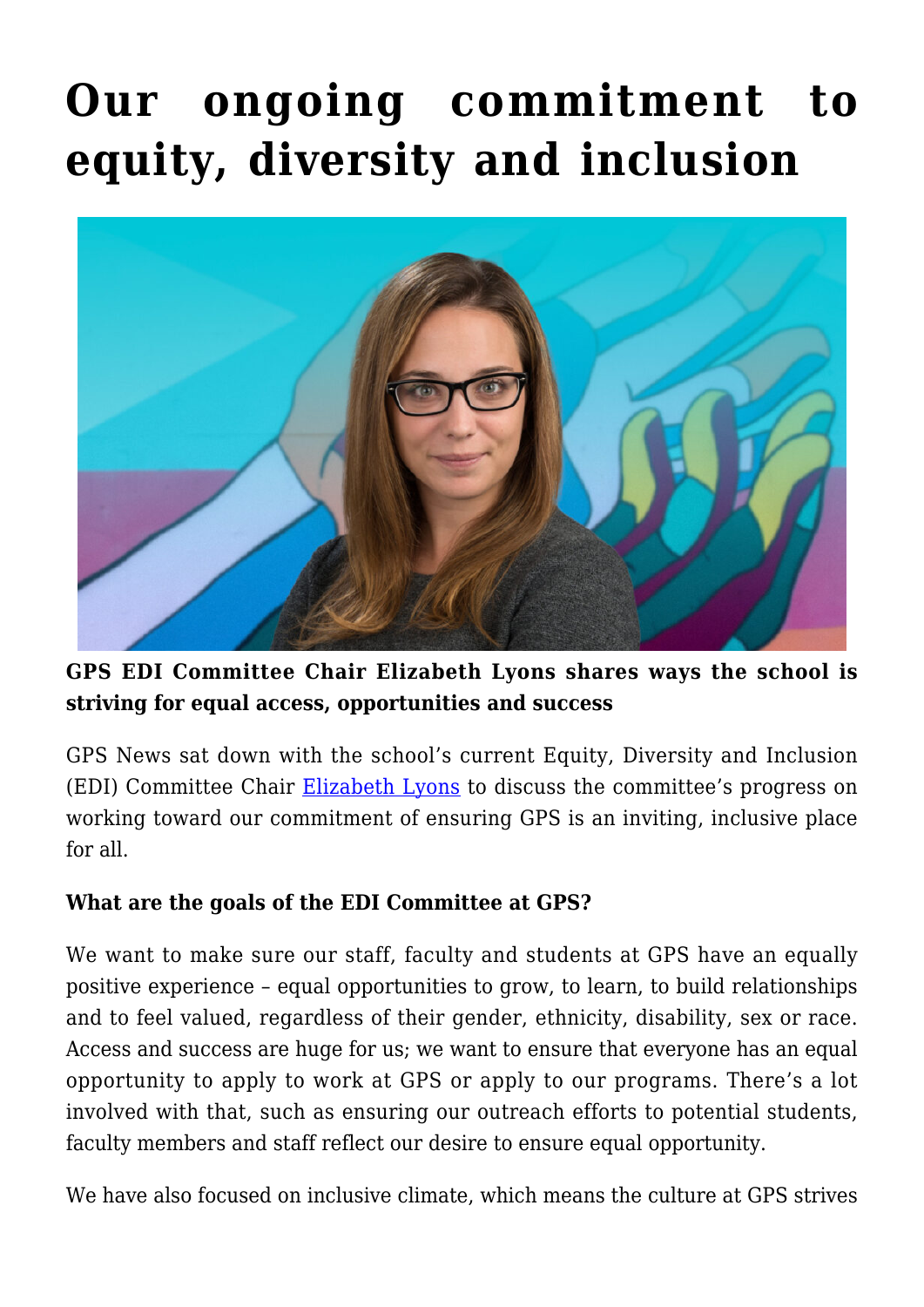to be inclusive and respectful. Organizational culture is super important for promoting access and success. A toxic culture can do the opposite, only supporting the few who are able to take advantage of that culture. We also have a goal of improving accountability, examining how we are monitoring our work toward our objectives and how we respond to signals that we aren't doing the right things.

## **What steps are being taken to reach those goals?**

The first thing we've already done is institute a requirement that course syllabi include more diverse authors, contributors and topics so that students in the classroom are exposed to a diversity of opinion and are seeing a diverse set of people generating these ideas – people they can identify with. We are also expanding course offerings to include EDI content.

We've improved our awareness of how news and world events might affect our students and staff in different ways and looked at what we need to do to support them. Because of this, we've introduced weekly community hangouts, inviting students, faculty and staff to come in and talk about any issues they're experiencing relating to EDI in their lives. These hangouts are led by faculty members, who provide a sounding board for anyone in attendance.

We have also introduced the [EDI Fellows program,](https://gpsnews.ucsd.edu/building-a-more-inclusive-space/) which, for the students selected, provides funding for students interested in focusing on EDI during their time at GPS. The EDI Fellows help the committee better understand what is going on among students. They're the voice for us among their peers so we know where we are and aren't doing well, and they help us stay accountable and communicate our goals to the student body. They are also given space to work on projects they are particularly interested in to help us achieve these big goals, which is very exciting.

We're working with the Career Services team to build out some EDI-related content for students applying for jobs, focusing on helping students know how to respond if they face bias or discrimation in an interview or at work, as well as things to look for in an organizational culture that would help them better succeed.

The committee has also created new staff interview and hiring guidelines to address and combat implicit bias during the hiring process, and we are already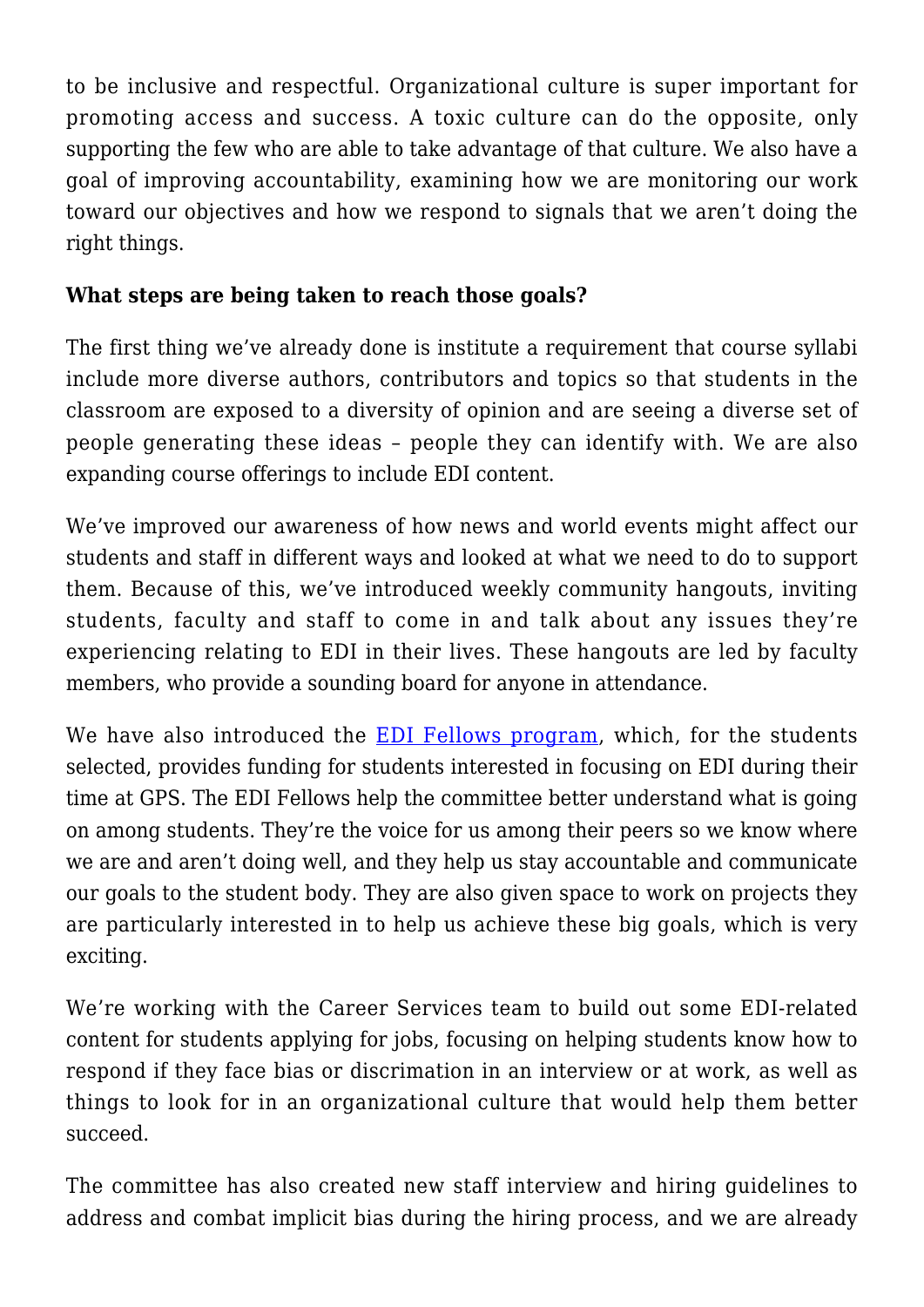seeing some positive impacts from those changes. We're actively working on hiring initiatives to improve the diversity of our course offerings and research output. That's important because we hope to teach students who will become global leaders.

# **What are some of the biggest challenges we face as a school and university in terms of EDI?**

I think for any postsecondary institution anywhere in the world, inequities are everywhere. The selection on who ends up getting to pursue higher education has been driven by huge differences in opportunity, not driven by potential. The chances that we're capturing the universe of people who have great potential are very low, because many people don't have the opportunity to get to the point where they're able to attend a university like UC San Diego, especially in a graduate program. Similarly, for faculty – in economics, for instance – the majority of people who have a Ph.D. have a parent who has a graduate degree.

The biggest challenge goes well beyond the present – it goes into developing a deep understanding of the history that has led us to this point where we're really not diverse. Going forward, we have to look at how to do things that change that, not just focusing on people getting undergraduate degrees but even those in high school. How do we reach people much earlier to ensure they're not facing hurdles they aren't able to overcome and that they can actually make it to GPS or any other great graduate program?

# **Is the EDI Committee connected to any larger, university-wide groups or efforts?**

As well as the university's [Office of Equity, Diversity and Inclusion](https://diversity.ucsd.edu/), each department or school has a faculty equity adviser. In addition to chairing the EDI Committee at GPS, I also serve as GPS' faculty equity adviser. I get to meet with my counterparts across campus to discuss how GPS is contributing to EDI efforts and bring back ideas from other areas. It helps me know how we could be doing better, and I'm so thrilled and honored to be a part of it.

#### **Can you talk to me about your own research as it relates to EDI?**

I have studied how different underrepresented groups may face barriers to productive participation in innovation, entrepreneurship and collaborative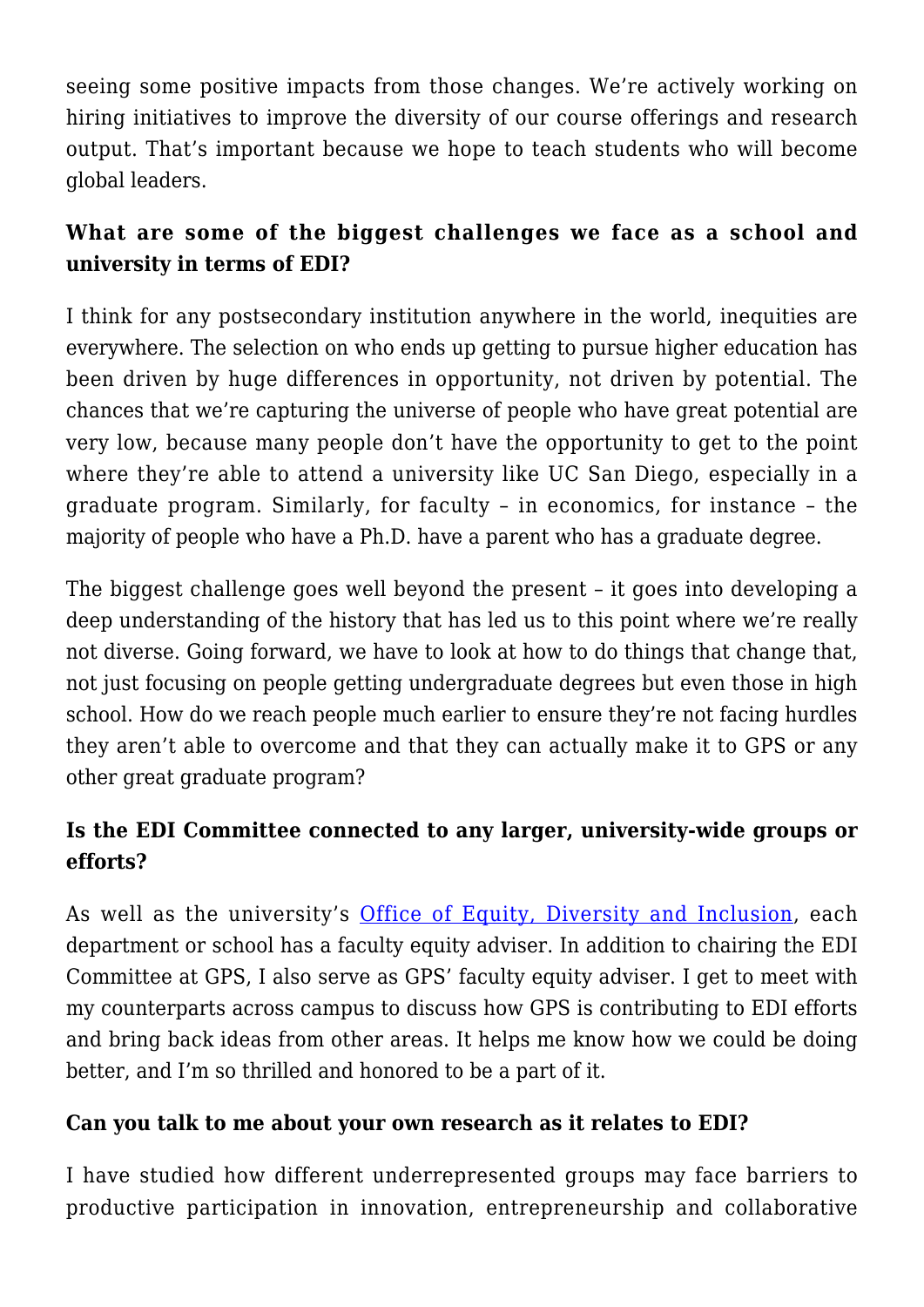problem solving, and what might be done to overcome some of these barriers. In particular, I have published evidence that entrepreneurship trainin[g significantly](https://www.aeaweb.org/articles?id=10.1257/aer.p20171008) [increases the rate and success of entrepreneurship for females and ethnic](https://www.aeaweb.org/articles?id=10.1257/aer.p20171008) [minorities](https://www.aeaweb.org/articles?id=10.1257/aer.p20171008), but not for white males who are able to accumulate networks and knowledge that supports successful entrepreneurship outside of formal entrepreneurship training programs.

Relatedly, I have an ongoing study that suggests female entrepreneurs use digital tools differently than male entrepreneurs, and in a way that is consistent with these tools helping them overcome the higher demands on their time from their home lives. I also have research on the [challenges associated with diverse team](https://www.aeaweb.org/articles?id=10.1257/app.20160179&&from=f) [communication,](https://www.aeaweb.org/articles?id=10.1257/app.20160179&&from=f) and how managers can help workers overcome these communication challenges to successfully solve problems.

The theme in most of what I've found is that gaps in participation and performance in entrepreneurship and innovation between non-minority males and other groups are not all that difficult to overcome when we have a commitment to doing so and an understanding of what might be driving them.

## **What can people at GPS do to get involved with the EDI efforts?**

The committee is working to provide additional opportunities to become involved, but I encourage our faculty, staff and students to [reach out to me](mailto:lizlyons@ucsd.edu) if you have an idea, or even if you don't have an idea but want to do something. For students specifically, our EDI Fellows Belinda Panelo and Adrian Rodriguez-Valdez are a great resource.

## **2021-2022 EDI Committee members:**

- John Ahlquist
- Renee Bowen
- Jen Burney
- David Fortunato
- Stephan Haggard
- Gordon McCord
- Agustina Paglayan
- Victor Shih
- Jakana Thomas
- Elizabeth Lyons (chair)